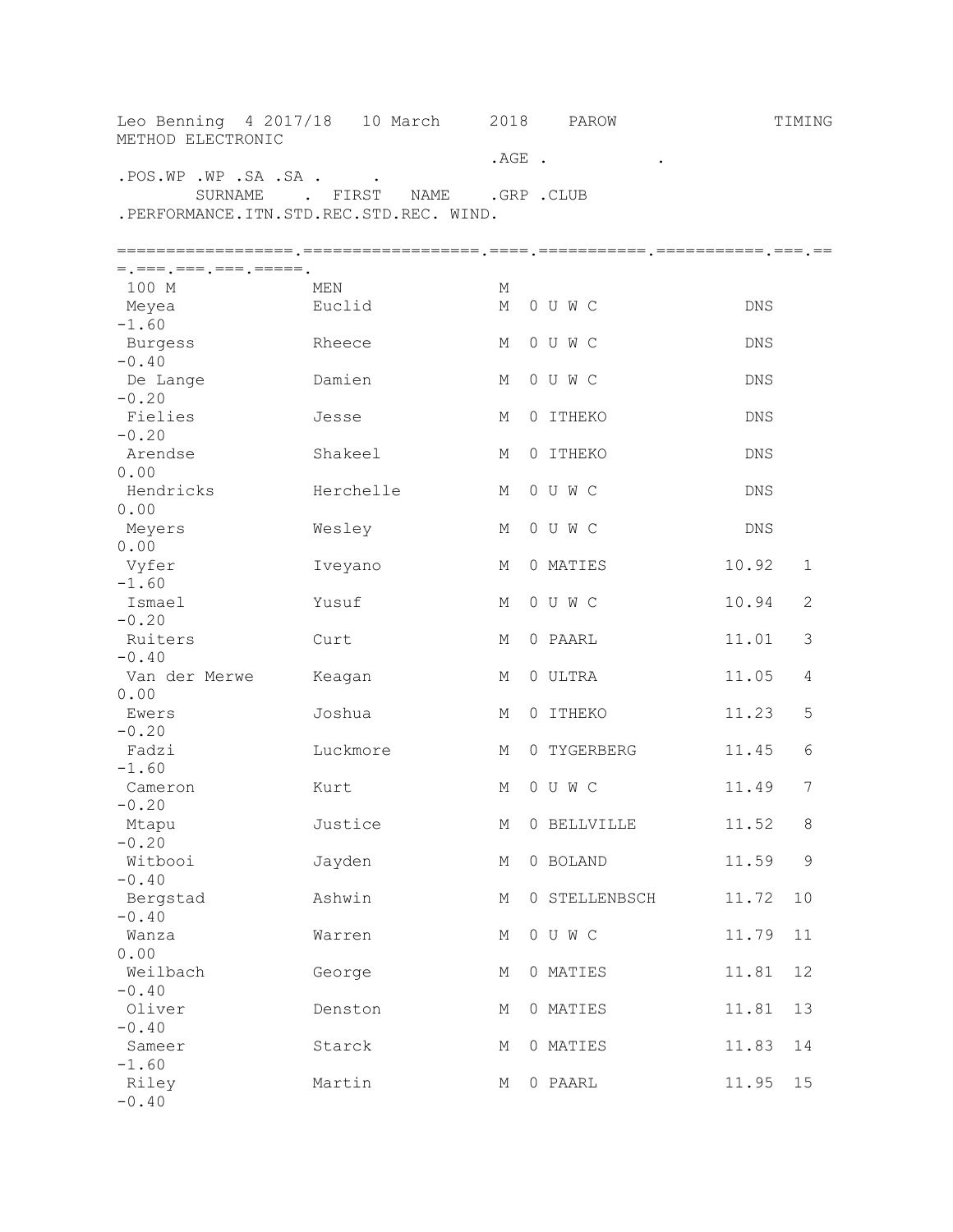| Mabaso           | Daniel             | 0 U C T<br>М       | 11.96 | 16          |
|------------------|--------------------|--------------------|-------|-------------|
| $-1.60$          |                    |                    |       |             |
| Ochieny          | Odvar              | 0 U C T<br>М       | 12.14 | 17          |
| $-1.60$          | Heritier           | 0 U C T            |       |             |
| Sonde<br>$-1.60$ |                    | М                  | 12.20 | 18          |
| Williams         | Junaid             | 0 ITHEKO<br>М      | 12.45 | 19          |
| $-0.20$          |                    |                    |       |             |
| Taruvinga        | Tino               | 0 KUILSRIVIER<br>М | 12.91 | 20          |
| $-0.40$          |                    |                    |       |             |
| Shapiro          | Samico             | M 30 BELLVILLE     | 12.93 | $\mathbf 1$ |
| $-2.30$          |                    |                    |       |             |
|                  | Jonathan           | M 35 SPAAC         | 11.21 | $\mathbf 1$ |
| Dreyer<br>WPS    | 0.00               |                    |       |             |
| Jacobs           | Zandre             | M 35 PAARL         | 11.80 | 2           |
| $-1.60$          |                    |                    |       |             |
|                  |                    |                    |       |             |
| Mentoor          | Ricardo<br>$-2.30$ | M 40 BELLVILLE     | 11.94 | $\mathbf 1$ |
| WPS              |                    |                    |       |             |
| Bothma           | Rupert             | M 40 BELLVILLE     | 12.69 | 2           |
| $-2.30$          |                    |                    |       |             |
| Snyman           | Johan              | M 40 TEMP          | 12.72 | 3           |
| $-2.30$          |                    |                    |       |             |
| Gravl            | Xolo               | M 40 SAPS          | 12.81 | 4           |
| 0.00             |                    |                    |       |             |
| Edwards          | Isaac              | M 40 OLD MUTUAL    | 13.80 | 5           |
| $-2.30$          |                    |                    |       |             |
| Juries           | Chubasco           | M 40 ITHEKO        | 14.93 | 6           |
|                  |                    |                    |       |             |
| $-2.30$          |                    |                    |       |             |
| Koutakis         | Nico               | M 45 STELLENBSCH   | DQ    |             |
| $-1.40$          |                    |                    |       |             |
| Cloete           | John               | M 45 BELLVILLE     | 12.36 | $\mathbf 1$ |
| WPS              | $-2.30$            |                    |       |             |
| Geldenhuys       | Andre              | M 45 SANDF         | 12.44 | 2           |
| $-1.40$          |                    |                    |       |             |
| Cottee           | Alistair           | M 45 C P U T       | 12.78 | 3           |
| WPS              | $-1.40$            |                    |       |             |
| Isaacs           | Duncan             | M 45 NEDBANK       | 15.88 | 4           |
| $-1.40$          |                    |                    |       |             |
| Christiaans      | Alwyn              | M 50 SANDF         | 13.10 | 1           |
| $-1.40$          |                    |                    |       |             |
| Toll             | Michael            | M 50 ITHEKO        | 13.17 | 2           |
| WPS              | $-1.40$            |                    |       |             |
| Williams         | Jeremiah           | M 50 BOLAND        | 13.37 | 3           |
| $-1.40$          |                    |                    |       |             |
| Warries          | Joseph             | M 60 U W C         | 13.29 | $\mathbf 1$ |
| WPS              | 0.40               |                    |       |             |
| Majiet           | Мf                 | M 60 TEMP          | 18.44 | 2           |
| 0.40             |                    |                    |       |             |
| Deetlefs         | Pietie             | M 65 CERES         | 13.94 | 1           |
| 0.40             |                    |                    |       |             |
| Figland          | Edgar              | M 70 BELLVILLE     | 16.89 | 1           |
| WPS              | 0.40               |                    |       |             |
| Cross<br>WPS     | Ronald<br>0.40     | M 80 BELLVILLE     | 16.45 | 1           |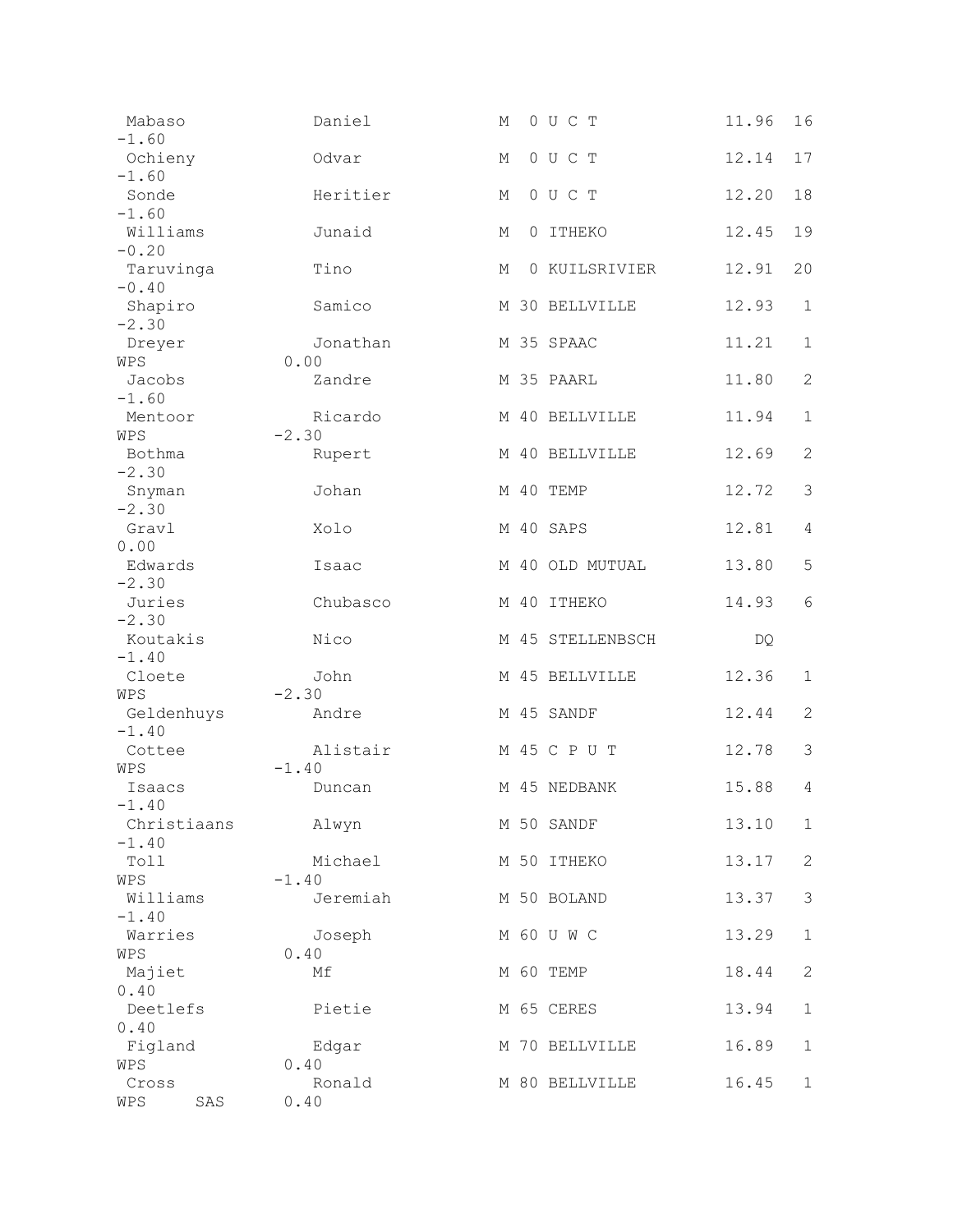| Van Zyl                | Jakobus             | M 80 V O B            | 16.63      | 2           |
|------------------------|---------------------|-----------------------|------------|-------------|
| WPS<br>SAS             | 0.40                |                       |            |             |
| Ridge<br>WPS<br>SAS    | Arthur<br>0.40      | M 85 C P U T          | 18.53      | 1           |
| Strydom                | Ron                 | M 85 FISH HOEK        | 20.06      | 2           |
| SAS<br>0.40            |                     |                       |            |             |
|                        |                     |                       |            |             |
| 200 M<br>Pascal        | MEN<br>Udu          | М<br>М<br>0 TYGERBERG | <b>DNS</b> |             |
| $-0.60$                |                     |                       |            |             |
| Van der Merwe          | Keagan              | 0 ULTRA<br>М          | 21.65      | $\mathbf 1$ |
| $-0.60$                |                     |                       |            |             |
| Ismael<br>$-0.60$      | Yusuf               | 0 U W C<br>М          | 21.71      | 2           |
| Olivier                | Denston             | 0 MATIES<br>М         | 21.95      | 3           |
| 0.70                   |                     |                       |            |             |
| Ewers                  | Joshua              | 0 ITHEKO<br>М         | 22.39      | 4           |
| 0.70                   |                     |                       |            |             |
| <b>Burgess</b><br>0.70 | Rheece              | OUWC<br>М             | 22.46      | 5           |
| Meyea                  | Euclid              | 0 U W C<br>М          | 22.56      | 6           |
| 0.40                   |                     |                       |            |             |
| Hendricks              | Herchelle           | 0 U W C<br>М          | 22.67      | 7           |
| 0.40                   |                     |                       |            |             |
| Visagie<br>0.70        | Cameron             | 0 TYGERBERG<br>Μ      | 22.89      | 8           |
| Cameron                | Kurt                | 0 U W C<br>Μ          | 23.22      | $\mathsf 9$ |
| 0.70                   |                     |                       |            |             |
| Bergstad               | Ashwin              | 0 STELLENBSCH<br>М    | 23.22      | 10          |
| $-0.60$<br>Mabaso      | Daniel              | 0 U C T<br>Μ          | 23.42      | 11          |
| 0.40                   |                     |                       |            |             |
| Mtapu                  | Justice             | 0 BELLVILLE<br>Μ      | 23.55      | 12          |
| 0.70                   |                     |                       |            |             |
| De Lange<br>0.70       | Damien              | 0 U W C<br>Μ          | 23.57      | 13          |
| Taruvinga              | Tino                | 0 KUILSRIVIER<br>М    | 27.11      | 14          |
| 0.70                   |                     |                       |            |             |
| Shapiro                | Samico              | M 30 BELLVILLE        | 26.27      | 1           |
| 0.40                   |                     |                       |            |             |
| Dreyer<br>WPS<br>SAS   | Jonathan<br>$-0.60$ | M 35 SPAAC            | 22.40      | $\mathbf 1$ |
| Mentoor                | Ricardo             | M 40 BELLVILLE        | 23.70      | 1           |
| WPS                    | $-0.40$             |                       |            |             |
| Gravel                 | Xolo                | M 40 SAPS             | 25.48      | 2           |
| $-0.40$<br>Bothma      | Rupert              | M 40 BELLVILLE        | 25.50      | 3           |
| $-0.40$                |                     |                       |            |             |
| Edwards                | Isaac               | M 40 OLD MUTUAL       | 27.85      | 4           |
| $-0.40$                |                     |                       |            |             |
| Louw                   | Pieter              | M 40 C M C            | 28.01      | 5           |
| $-0.40$<br>Geldenhuys  | Andre               | M 45 SANDF            | 25.22      | $\mathbf 1$ |
| $-0.40$                |                     |                       |            |             |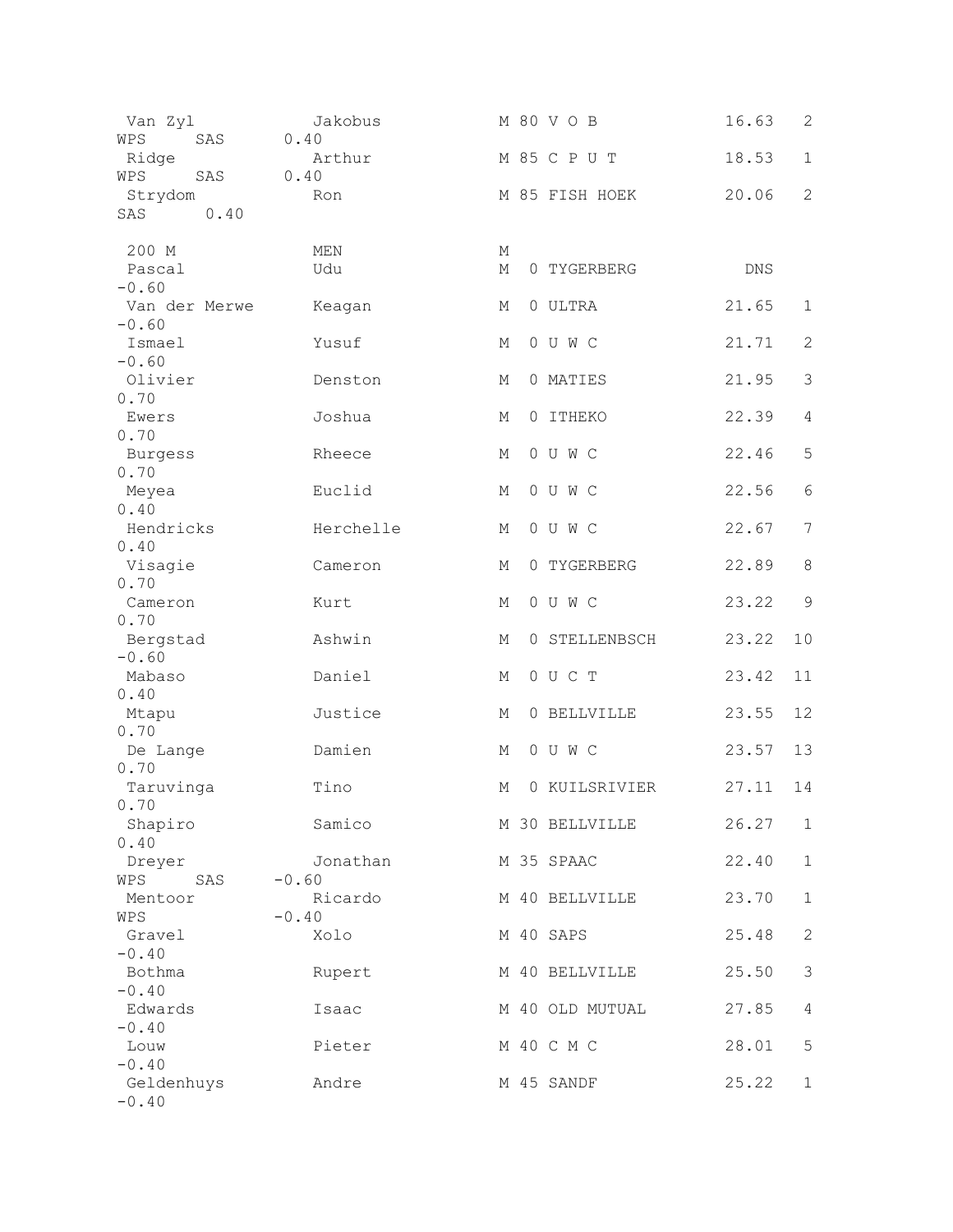| Cloete         | John       | M 45 BELLVILLE   | 25.42              | 2              |
|----------------|------------|------------------|--------------------|----------------|
| WPS            | 0.40       |                  |                    |                |
| Cottee         | Alistair   | M 45 C P U T     | 26.39              | 3              |
| $-0.40$        |            |                  |                    |                |
| Crous          | Heinrich   | M 45 TEMP        | 27.08              | 4              |
| $-0.40$        |            |                  |                    |                |
| Toll           | Michael    | M 50 ITHEKO      | 26.35              | $\mathbf 1$    |
| WPS            | 1.20       |                  |                    |                |
| Myburgh        | Johan      | M 55 BELLVILLE   | 25.41              | $\mathbf{1}$   |
| WPS<br>SAS     | 1.20       |                  |                    |                |
| Groeneveld     | Leon       | M 55 BOLAND      | 28.39              | 2              |
| 1.20           |            |                  |                    |                |
| Warries        | Joseph     | M 60 U W C       | 27.37              | 1              |
| WPS            | 1.20       |                  |                    |                |
| Deetlefs       | Pietie     | M 65 CERES       | 28.60              | $\mathbf 1$    |
| 1.20           |            |                  |                    |                |
| Ridge          | Arthur     | M 85 C P U T     | 39.60              | $\mathbf 1$    |
| WPS<br>SAS     | 1.20       |                  |                    |                |
|                |            |                  |                    |                |
| 400 M          | MEN        | М                |                    |                |
| Van der Merwe  | Keagan     | М<br>0 ULTRA     | 47.95              | 1              |
| Boya           | Sipho      | 0 U W C<br>М     | 49.23              | $\mathbf{2}$   |
| Siboya         | Luthando   | 0 TYGERBERG<br>М | 50.49              | 3              |
| Cornelis       | Calvin     | 0 MATIES<br>М    | 50.63              | $\sqrt{4}$     |
| Prins          | Tommie     | 0 MATIES<br>М    | 51.37              | 5              |
| Ochieng        | Odvar      | 0 U C T<br>М     | 51.66              | $\epsilon$     |
| Clark          | Anthony    | 0 MATIES<br>М    | 54.28              | 7              |
| Ndlabi         | Tembelethu | M 30 SAPS        | 54.28              | $\mathbf{1}$   |
| Orrie          | Nadeem     | M 30 C M C       | 1:00.94            | $\overline{2}$ |
| Von Durckheim  | Christian  | M 35 BOLAND      | 55.84              | $\mathbf 1$    |
| Grave          | Xolo       | M 40<br>SAPS     | $\mathop{\rm DNS}$ |                |
| Juries         | Chubasco   | M 40<br>ITHEKO   | DNS                |                |
| Louw           | Pieter     | M 40 C M C       | 1:04.08            | $\mathbf 1$    |
|                | Oloff      | M 45 C P U T     | 56.79              | $\mathbf 1$    |
| van Zyl<br>WPS |            |                  |                    |                |
| Russell        |            |                  |                    |                |
|                | Scott      | M 45 C P U T     | 59.81              | 2              |
| Koutakis       | Nico       | M 45 STELLENBSCH | 1:00.09            | 3              |
| Crous          | Heinrich   | M 45 TEMP        | 1:01.20            | 4              |
| Green          | Gary       | M 50 TYGERBERG   | 1:02.27            | 1              |
| WPS            |            |                  |                    |                |
| Myburgh        | Johan      | M 55 BELLVILLE   | 59.14              | 1              |
| WPS            |            |                  |                    |                |
| Groeneveld     | Leon       | M 55 BOLAND      | 1:03.47            | 2              |
| Cleophas       | Henry      | M 65 NEDBANK     | 1:12.93            | $\mathbf 1$    |
| WPS            |            |                  |                    |                |
| Van Zyl        | Jakobus    | M 80 V O B       | 1:28.73            | 1              |
| WPS<br>SAS     |            |                  |                    |                |
|                |            |                  |                    |                |
| 800 M          | MEN        | М                |                    |                |
| Siboya         | Luthando   | 0 TYGERBERG<br>Μ | 1:55.25            | 1              |
| Jacobs         | Pierre     | 0 MATIES<br>Μ    | 1:59.30            | $\mathbf{2}$   |
| Swartbooi      | Aphiwe     | 0 U W C<br>Μ     | 2:04.59            | $\mathsf 3$    |
| De Andrade     | Gilberto   | 0 TYGERBERG<br>Μ | 2:19.64            | $\sqrt{4}$     |
| Sauls          | Gabriel    | 0 NEDBANK<br>М   | 2:58.48            | 5              |
|                |            |                  |                    |                |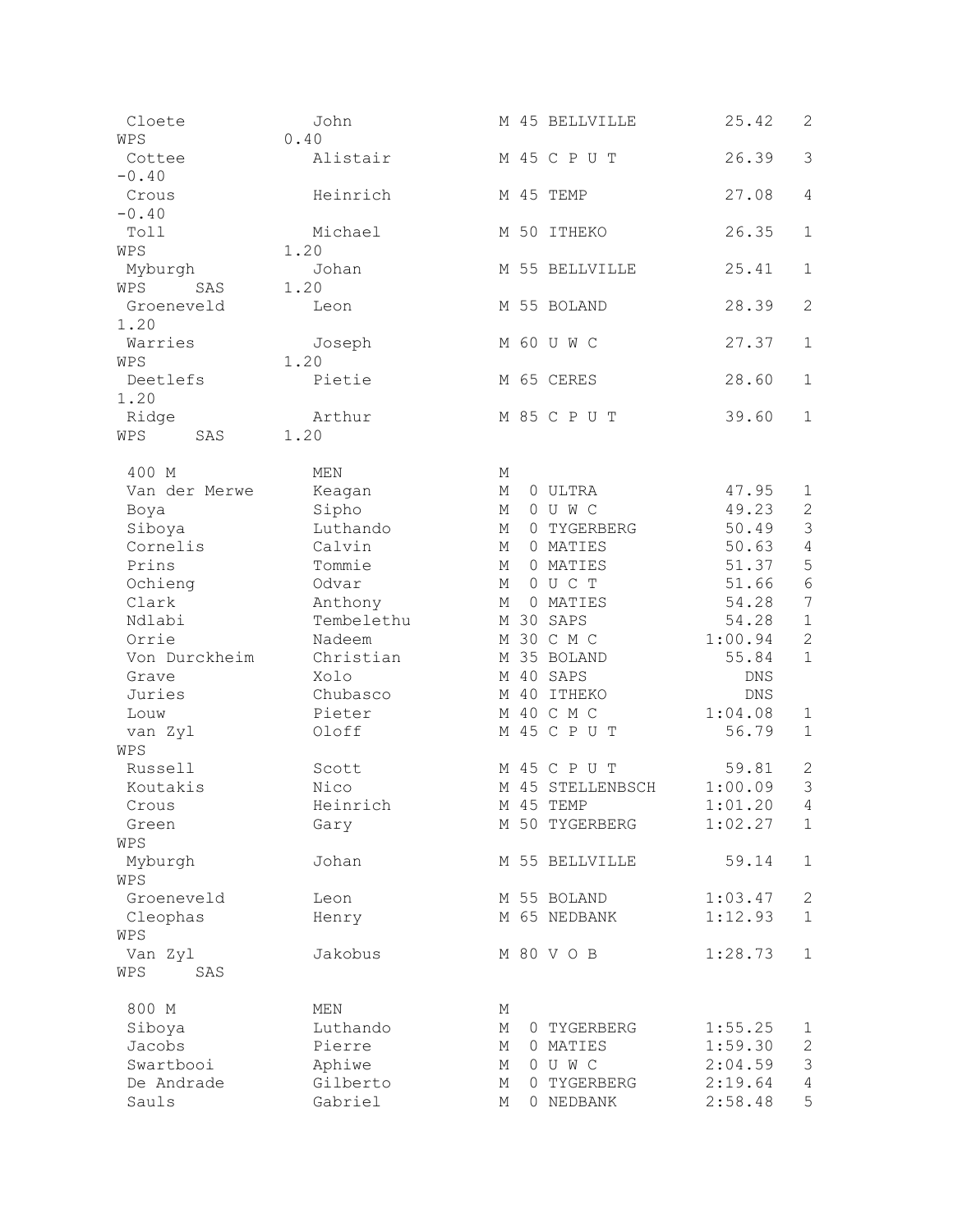| Kalase              | Lenton     | M 30 SAPS                           | 2:04.82         | $\mathbf 1$    |
|---------------------|------------|-------------------------------------|-----------------|----------------|
| Mouries             | Dewayne    | M 30 SAPS                           | 2:06.01         | $\overline{2}$ |
| Mouries             | Dewayne    | M 30 SAPS                           | 2:06.01         | 3              |
| Ndlabi              | Tembelethu | M 30 SAPS                           | 2:08.52         | $\overline{4}$ |
| Dosi                | Dumisani   | M 35 SAPS                           | 2:11.15         | $\mathbf 1$    |
| Greyling            | Hercus     | M 40 TEMP                           | 2:10.78         | $\mathbf 1$    |
| WPS                 |            |                                     |                 |                |
| Bezuidenhout        | Roger      | M 40 C P U T                        | 2:20.79         | $\mathbf{2}$   |
| Juries              | Chubasco   | M 40 ITHEKO                         | 2:23.51         | 3              |
| van Zyl             | Oloff      | M 45 C P U T                        | 2:19.55         | $\mathbf{1}$   |
| WPS                 |            |                                     |                 |                |
| Philander           | Tobias     | M 50 ITHEKO                         | 2:13.41         | 1              |
| WPS                 |            |                                     |                 |                |
| Cooper              | Andrew     | M 50 NEDBANK                        | 2:25.35         | 2              |
| WPS                 |            |                                     |                 |                |
| Green               | Gary       | M 50 TYGERBERG                      | 2:36.19         | $\mathsf 3$    |
| Swart               | Dries      | M 50 ATC                            | 2:45.63         | $\overline{4}$ |
| Cleophas            | Henry      | M 65 NEDBANK                        | 2:50.15         | $\mathbf{1}$   |
| WPS                 |            |                                     |                 |                |
| Geutner             | Manfred    | M 75 PINELANDS                      | 3:48.60         | 1              |
| WPS                 |            |                                     |                 |                |
|                     |            |                                     |                 |                |
| 1500 M              | MEN        | Μ                                   |                 |                |
| Groeneveld          | Llewellyn  | М<br>0 MATIES                       | 3:57.57         | 1              |
| Mouries             | Dewayne    | M 30 SAPS                           | 4:25.76         | $\mathbf{1}$   |
| Dosi                | Dumisani   | M 35 SAPS                           | 4:37.16         | $\mathbf 1$    |
| Wyngaard            | Larry      | M 35 C P U T                        | 5 :49.24        | $\mathbf{2}$   |
| Van Rooyen<br>WPS   | Christo    | M 40 FNB                            | 4:27.92         | $\mathbf 1$    |
| Van der Walt        | Tjaart     | M 40 FNB                            | 4:40.85         | 2              |
| WPS                 |            |                                     |                 |                |
| Juries              | Chubasco   | M 40 ITHEKO                         | 5:07.02         | 3              |
| Swart               | Dries      | M 50 ATC                            | DNS.            |                |
| Cooper              | Andrew     | M 50 NEDBANK                        | 4:48.08         | $\mathbf 1$    |
| WPS                 |            |                                     |                 |                |
| Ruppert             | Max        | M 55 STRAND                         | 5:14.24         | 1              |
| WPS                 |            |                                     |                 |                |
| Naude               | Alan       | M 65 STRAND                         | 6:07.13         | 1              |
| WPS                 |            |                                     |                 |                |
|                     |            |                                     |                 |                |
| 5000 M              | MEN        | М                                   |                 |                |
| Cooper              | Miguel     | 0 NEDBANK<br>М                      | 21:26.80        | 1              |
| Mouries             | Dewayne    | M 30 SAPS                           | 17:01.60        | $\mathbf 1$    |
| <b>Broers</b>       | Neal       | M 35 C M C                          | 17:04.00        | $\mathbf{1}$   |
| WPS                 |            |                                     |                 |                |
| Van Rooyen          | Christo    | M 40 FNB                            | DNF             |                |
| Juries              | Chubasco   | M 40 ITHEKO                         | <b>DNS</b>      |                |
| Van der Walt<br>WPS | Tjaart     | M 40 FNB                            | 17:14.60        | 1              |
|                     | Gavin      |                                     |                 |                |
| McCarthy<br>Clark   | Adam       | M 45 GOODWOOD H<br>M 45 BRACKENFELL | DNF<br>17:51.10 | 1              |
| WPS                 |            |                                     |                 |                |
| Philander           | Tobias     | M 50 ITHEKO                         | DNF             |                |
|                     |            |                                     |                 |                |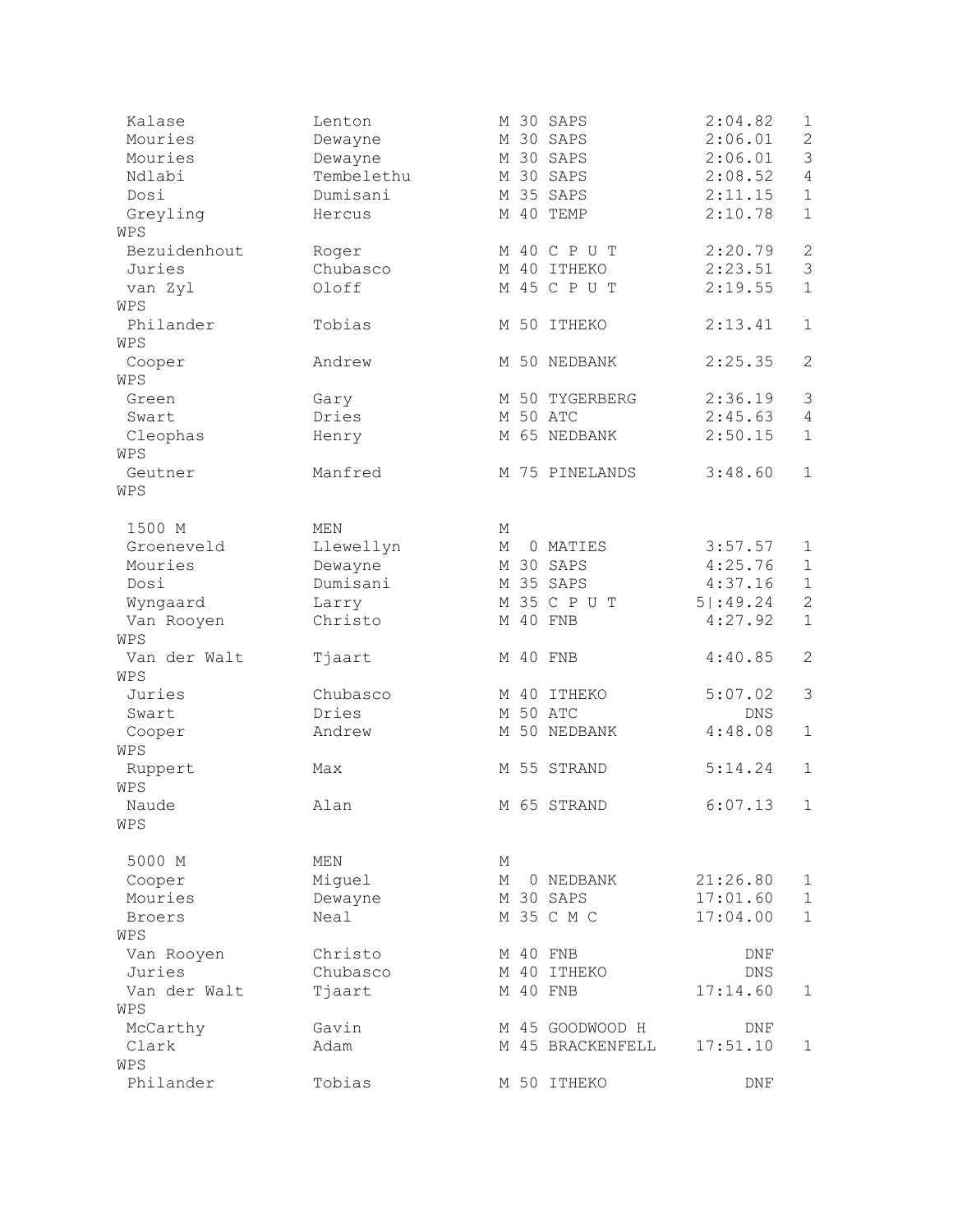| Cooper<br>WPS             | Andrew     | M 50 NEDBANK           | 17:49.20   | 1            |
|---------------------------|------------|------------------------|------------|--------------|
| Sullivan                  | Gerald     | M 55 SANLAM            | 20:02.10   | 1            |
| Naude                     | Alan       | M 65 STRAND            | 23:18.00   | $\mathbf{1}$ |
| WPS                       |            |                        |            |              |
| Kane Smith                | George     | M 75 V O B             | 28:31.90   | 1            |
| WPS                       |            |                        |            |              |
|                           |            |                        |            |              |
| SHORT HURDLES             | MEN        | М                      |            |              |
| Weilbach                  | George     | М<br>0 MATIES          | 15.57      | $\mathbf 1$  |
| 0.60                      |            |                        |            |              |
|                           |            |                        |            |              |
| LONG HURDLES              | MEN        | М                      |            |              |
| Fielies                   | Jesse      | 0 ITHEKO<br>М          | 59.29      | 1            |
| Swarts                    | Lee Mano   | 0 MATIES<br>М          | 53.28      | 2            |
| Maree                     | Linford    | 0 MATIES<br>М          | 52.14      | 3            |
| Ndlabi                    | Tembelethu | M 30 SAPS              | <b>DNS</b> |              |
|                           |            |                        |            |              |
| HIGH JUMP                 | MEN        | М                      |            |              |
| Juries                    | Chubasco   | M 40 ITHEKO            | DNF        |              |
| Bredeveldt                | Neal       | M 55 TYGERBERG         | 1.60       | $\mathbf{1}$ |
| SAS<br>WPS                |            |                        |            |              |
|                           |            |                        |            |              |
| LONG JUMP                 | MEN        | М                      |            |              |
| Manuel                    | Divan      | 0 MATIES<br>М          | 6.99       | $\mathbf 1$  |
| 2.00                      |            |                        |            |              |
| Pryde                     | Zack       | 0 U C T<br>М           | 6.59       | 2            |
| 1.90                      |            |                        |            |              |
| Perez                     | Jesse      | 0 MATIES<br>М          | DNF        |              |
| 0.00                      |            |                        |            |              |
| Coetzee                   | Deon       | M 30 TYGERBERG         | 5.39       | $\mathbf 1$  |
| $-1.90$                   |            |                        |            |              |
| Neff                      | Freddie    | M 45 PAARL             | 4.49       | 1            |
| 1.10                      |            |                        |            |              |
| Christiaans               | Alwyn      | M 50 SANDF             | 4.80       | 1            |
| $-1.10$                   |            |                        |            |              |
|                           |            |                        |            |              |
| TRIPLE JUMP               | MEN        | M                      |            |              |
| Matthee                   | Giliomee   | M 45 TYGERBERG         | 10.30      | 1            |
| 0.10                      |            |                        |            |              |
| McBride Vincent           |            | M 55 BELLVILLE         | 11.12      | $\mathbf 1$  |
| WPS WPR SAS SAR -1.40     |            |                        |            |              |
| Bredeveldt                | Neal       | M 55 TYGERBERG         | 10.49      | 2            |
| WPS                       | 0.70       |                        |            |              |
|                           |            |                        |            |              |
| SHOT PUT                  | MEN        | М                      |            |              |
| Theron                    | Cobus      | M 30 EERSTERIVER 11.46 |            | 1            |
| Wiener                    | Shukri     | M 35 PINELANDS         | 12.28      | $\mathbf{1}$ |
| WPS                       |            |                        |            |              |
| Van Der Westhuizen Edwill |            | M 40 BELLVILLE         | 11.41      | $\mathbf{1}$ |
| WPS                       |            |                        |            |              |
| Jonck                     | Riaan      | M 40 BELLVILLE         | 7.49       | $\mathbf{2}$ |
| van Zyl                   | Oloff      | M 45 C P U T           | 9.22       | $\mathbf 1$  |
|                           |            |                        |            |              |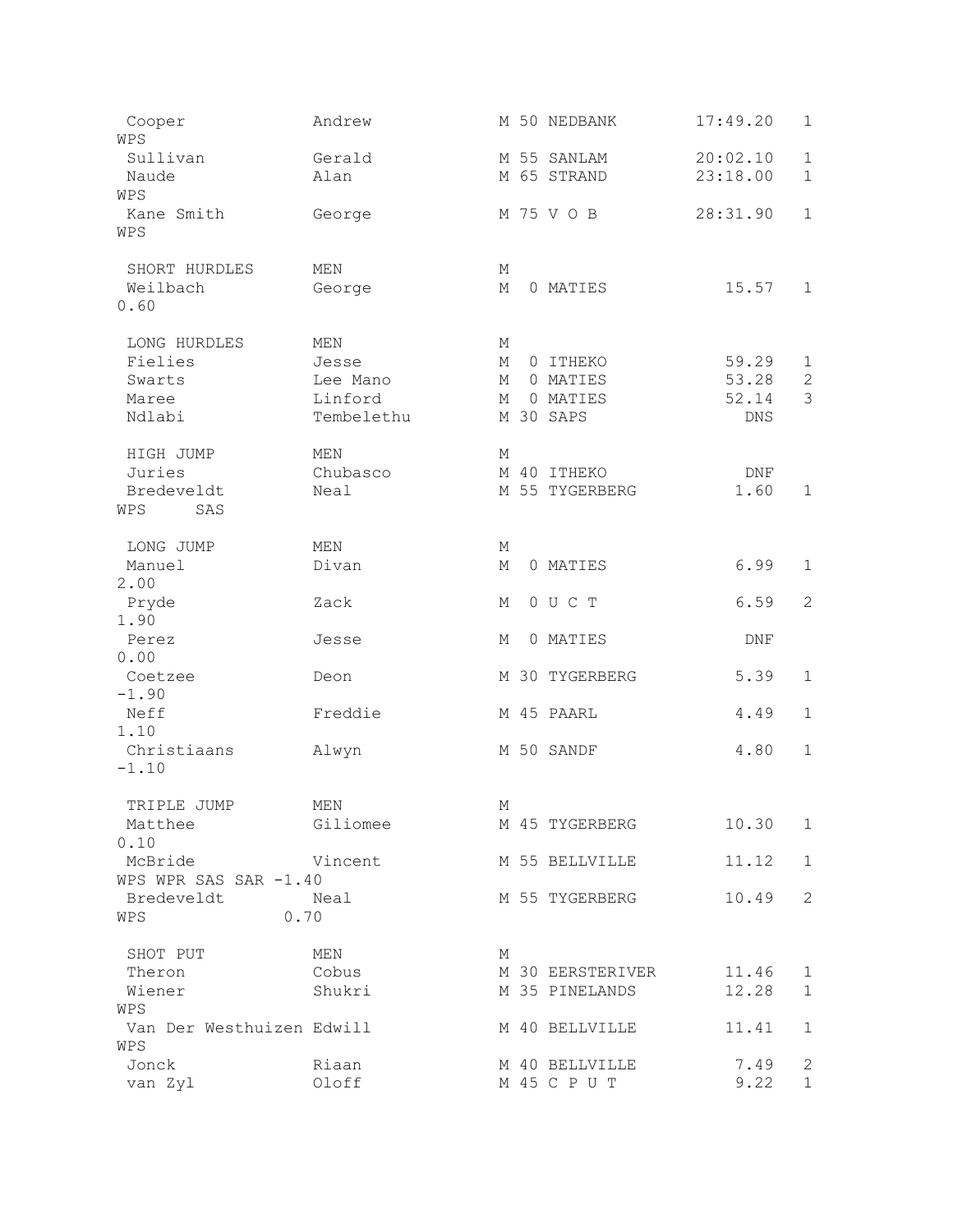| Lamara<br>WPS                         | Zain        |   | M 55 BELLVILLE                   | 9.90                                 | $\mathbf{1}$   |
|---------------------------------------|-------------|---|----------------------------------|--------------------------------------|----------------|
| Carolus                               | John        |   | M 60 BELLVILLE                   | 8.32                                 | $1\,$          |
| Wale                                  | Anton       |   | M 65 PINELANDS                   | 10.96                                | $\mathbf{1}$   |
| WPS                                   |             |   |                                  |                                      |                |
| Erasmus                               | Nick        |   | M 65 WHALERS                     | 9.18                                 | $\sqrt{2}$     |
| Hough                                 | Norman      |   | M 70 WHALERS                     | 12.00                                | $\mathbf 1$    |
| SAS                                   |             |   |                                  |                                      |                |
| Johnston                              | Steve       |   | M 75 PINELANDS                   | 8.21                                 | $\mathbf{1}$   |
| WPS                                   |             |   |                                  |                                      |                |
| Roos                                  | Johan       |   | M 75 BELLVILLE                   | 7.26                                 | $\mathbf{2}$   |
| Benning                               | Leo         |   | M 80 WHALERS                     | 5.24                                 | $\mathbf{1}$   |
| Strydom                               | Ron         |   | M 85 FISH HOEK                   | 5.75                                 | $\mathbf{1}$   |
| Stannius                              | Borg        |   | M 90 PINELANDS                   | 8.55                                 | $\mathbf{1}$   |
| WPR SAS SAR                           |             |   |                                  |                                      |                |
| <b>DISCUS</b>                         | MEN         | М |                                  |                                      |                |
| Kemp                                  | Brynn Peter | М | 0 PAARL                          | 53.01                                | $\mathbf{1}$   |
| Donkin                                | Cameron     | М | 0 MATIES                         | 46.39                                | $\mathbf{2}$   |
| Pieters                               | Ewan        | М | 0 U C T                          | 37.25                                | $\mathfrak{Z}$ |
| Theron                                | Cobus       |   | M 30 EERSTERIVER                 | 29.66                                | $\,1\,$        |
| Wiener                                | Shukri      |   | M 35 PINELANDS                   | 34.73                                | $\mathbf{1}$   |
| WPS                                   |             |   |                                  |                                      |                |
| Van Der Westhuizen Edwill             |             |   | M 40 BELLVILLE                   | 37.35                                | $\mathbf{1}$   |
| WPS                                   |             |   |                                  |                                      |                |
| Jonck                                 | Riaan       |   | M 40 BELLVILLE                   | 20.60                                | 2              |
| van Zyl                               | Oloff       |   | M 45 C P U T                     | 25.89                                | $1\,$          |
| Smith                                 | J C         |   | M 50 BELLVILLE                   | 38.49                                | $\mathbf{1}$   |
| WPS                                   |             |   |                                  |                                      |                |
| Wyngaard                              | Adnaan      |   | M 50 ULTRA                       | 19.33                                | $\mathbf{2}$   |
| Carolus                               | John        |   | M 60 BELLVILLE                   | 22.65                                | $1\,$          |
| Wale                                  | Anton       |   | M 65 PINELANDS                   | 35.73                                | $\mathbf{1}$   |
| WPS                                   |             |   |                                  |                                      |                |
| Erasmus                               | Nick        |   | M 65 WHALERS                     | 29.17                                | $\mathbf{2}$   |
| Hough                                 | Norman      |   | M 70 WHALERS                     | 32.66                                | $\mathbf 1$    |
| Johnston                              | Steve       |   | M 75 PINELANDS                   | 27.48                                | $\mathbf 1$    |
| WPS<br>SAS                            |             |   |                                  |                                      |                |
| Muller                                | John        |   | M 80 WHALERS                     | 24.06                                | 1              |
| SAS                                   |             |   |                                  |                                      |                |
| Benning                               | Leo         |   | M 80 WHALERS                     | 13.96                                | 2              |
| Strydom                               | Ron         |   | M 85 FISH HOEK                   | 14.64                                | $\mathbf{1}$   |
| Stannius                              | Borg        |   | M 90 PINELANDS                   | 19.57                                | $\mathbf 1$    |
| SAS SAR                               |             |   |                                  |                                      |                |
| <b>JAVELIN</b>                        | MEN         | М |                                  |                                      |                |
| Pietersen                             | Chris       | М | 0 MATIES                         | 59.26                                | 1              |
| Potgieter                             | Bertus      |   | M 35 BELLVILLE                   | 51.19                                | $\mathbf{1}$   |
| WPS                                   |             |   |                                  |                                      |                |
| Wiener                                | Shukri      |   | M 35 PINELANDS                   | 37.39                                | $\mathbf{2}$   |
|                                       | Riaan       |   | M 40 BELLVILLE                   | 24.77                                | $\mathbf{1}$   |
|                                       |             |   |                                  |                                      |                |
| Jonck                                 |             |   |                                  |                                      |                |
| Van Der Westhuizen Edwill<br>Du Bruyn | Japie       |   | M 40 BELLVILLE<br>M 45 BELLVILLE | $\mathop{\rm DNF}\nolimits$<br>40.50 | $\mathbf{1}$   |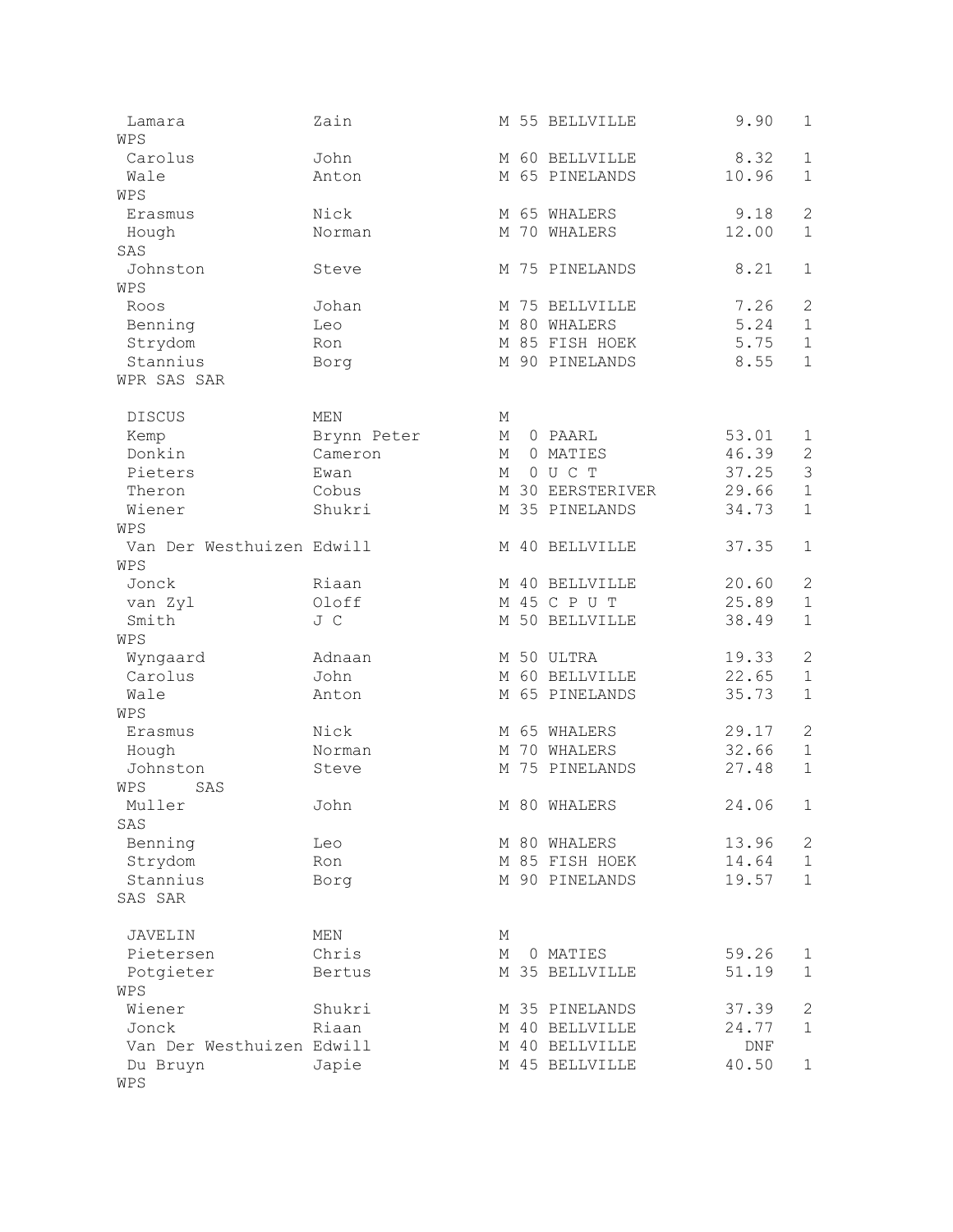| Smith<br>WPS WPR          | J C    |   | M 50 BELLVILLE   | 45.84 | 1            |
|---------------------------|--------|---|------------------|-------|--------------|
|                           |        |   |                  |       |              |
| Carolus                   | John   |   | M 60 BELLVILLE   | 17.39 | 1            |
| Wale                      | Anton  |   | M 65 PINELANDS   | 33.15 | $\mathbf 1$  |
| WPS                       |        |   |                  |       |              |
| Miller                    | Garth  |   | M 65 V O B       | 28.82 | 2            |
| WPS                       |        |   |                  |       |              |
| Erasmus                   | Nick   |   | M 65 WHALERS     | 22.94 | 3            |
| Hough                     | Norman |   | M 70 WHALERS     | 33.87 | $\mathbf 1$  |
| SAS                       |        |   |                  |       |              |
| Johnston                  | Steve  |   | M 75 PINELANDS   | 19.36 | 1            |
| Benning                   | Leo    |   | M 80 WHALERS     | 13.96 | $\mathbf 1$  |
| Stannius                  | Borg   |   | M 90 PINELANDS   | 19.30 | $\mathbf{1}$ |
| WPR SAS SAR               |        |   |                  |       |              |
|                           |        |   |                  |       |              |
| HAMMER THROW              | MEN    | М |                  |       |              |
| Theron                    | Cobus  |   | M 30 EERSTERIVER | 32.54 | 1            |
| Wiener                    | Shukri |   | M 35 PINELANDS   | 21.15 | $\mathbf 1$  |
| Van Der Westhuizen Edwill |        |   | M 40 BELLVILLE   | 30.76 | $\mathbf{1}$ |
| WPS                       |        |   |                  |       |              |
| Jonck                     | Riaan  |   | M 40 BELLVILLE   | 19.22 | $\mathbf{2}$ |
| Lamara                    | Zain   |   | M 55 BELLVILLE   | 28.71 | $\mathbf{1}$ |
| WPS                       |        |   |                  |       |              |
| Carolus                   | John   |   | M 60 BELLVILLE   | 20.95 | 1            |
| Wale                      | Anton  |   | M 65 PINELANDS   | 31.91 | 1            |
| WPS                       |        |   |                  |       |              |
| Erasmus                   | Nick   |   | M 65 WHALERS     | 27.09 | 2            |
| Hough                     | Norman |   | M 70 WHALERS     | 40.40 | $\mathbf{1}$ |
| SAS                       |        |   |                  |       |              |
| Johnston                  | Steve  |   | M 75 PINELANDS   | 27.08 | 1            |
| WPS<br>SAS                |        |   |                  |       |              |
| Stannius                  | Borg   |   | M 90 PINELANDS   | 23.80 | 1            |
| WPR SAS SAR               |        |   |                  |       |              |
|                           |        |   |                  |       |              |
| WEIGHT THROW              | MEN    | М |                  |       |              |
| Theron                    | Cobus  |   | M 30 EERSTERIVER | 11.09 | $\mathbf 1$  |
| WPS                       |        |   |                  |       |              |
| Wiener                    | Shukri |   | M 35 PINELANDS   | 12.94 | 1            |
| WPS WPR                   |        |   |                  |       |              |
| Van Der Westhuizen Edwill |        |   | M 40 BELLVILLE   | 12.87 | 1            |
| WPS WPR                   |        |   |                  |       |              |
| Jonck                     | Riaan  |   | M 40 BELLVILLE   | 6.54  | 2            |
| Carolus                   | John   |   | M 60 BELLVILLE   | 8.08  | $\mathbf 1$  |
| Wale                      | Anton  |   | M 65 PINELANDS   | 13.26 | $\mathbf 1$  |
| WPS                       |        |   |                  |       |              |
| Erasmus                   | Nick   |   | M 65 WHALERS     | 11.39 | $\mathbf{2}$ |
| Hough                     | Norman |   | M 70 WHALERS     | 15.42 | $\mathbf 1$  |
| Johnston                  | Steve  |   | M 75 PINELANDS   | 11.57 | 1            |
| WPS                       |        |   |                  |       |              |
| Benning                   | Leo    |   | M 80 WHALERS     | 6.90  | 1            |
| Stannius                  | Borg   |   | M 90 PINELANDS   | 9.19  | 1            |
| WPS WPR SAS               |        |   |                  |       |              |
|                           |        |   |                  |       |              |
| 5000 M WALK               | MEN    | М |                  |       |              |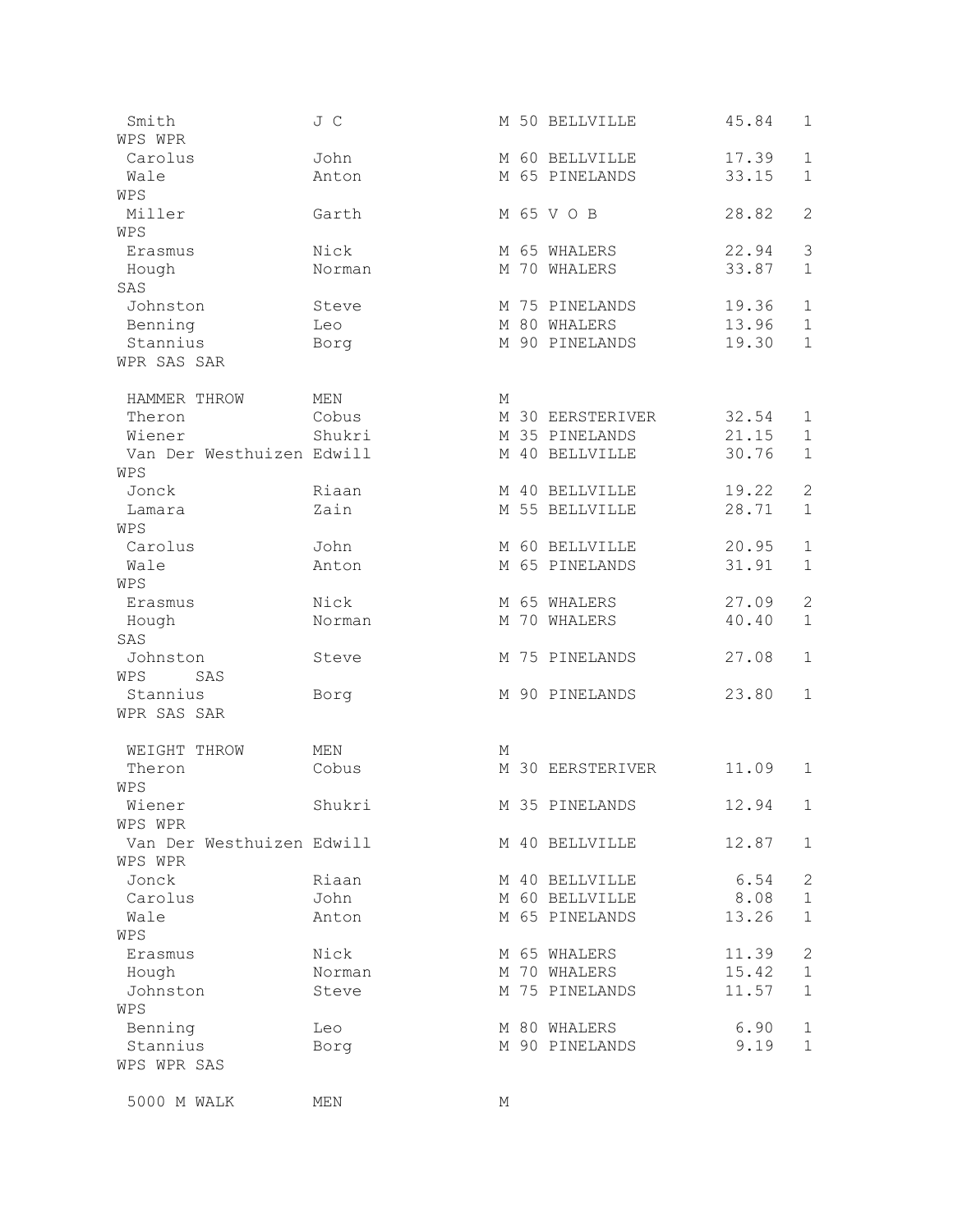| Van Rooyen<br>Fisher<br>WPS | Christo<br>Ebrahima | M 40 FNB<br>M 50 SPARTANS | 27:56.10<br>28:48.40 | 1<br>$\mathbf 1$ |
|-----------------------------|---------------------|---------------------------|----------------------|------------------|
| Papier<br>WPS               | Adam                | M 55 BRACKENFELL          | 29:39.60             | 1                |
| Bosman<br>WPS               | Marius              | M 60 BELLVILLE            | 30:47.90             | 1                |
| Kotze                       | Frans               | M 65 PAARL                | 37:02.20             | 1                |
| Diedericks<br>WPS           | Len                 | M 70 C M C                | 34:01.00             | $\mathbf 1$      |
| Spencer<br>WPS<br>SAS       | Jurgen              | M 75 BELLVILLE            | 32:20.60             | $\mathbf 1$      |
| Hotston<br>SAS              | John                | M 85 SPARTANS             | 42:25.50             | $\mathbf{1}$     |
| 100 M                       | WOMEN               | W                         |                      |                  |
| Arendse<br>0.30             | Shannon             | W<br>0 MATIES             | 12.42                | 1                |
| Van Wyk<br>0.30             | Janke               | 0 MATIES<br>W             | 12.53                | 2                |
| Samuels<br>0.30             | Chelsea             | OUWC<br>W                 | 12.75                | 3                |
| Vaze<br>0.30                | Zandile             | 0 U C T<br>W              | 13.67                | 4                |
| Chauke<br>0.30              | Tlangi              | 0 U C T<br>W              | 13.95                | 5                |
| Dlaywe<br>0.30              | Marcia              | 0 TEMP<br>W               | 13.99                | 6                |
| Walters                     | Marika              | W 30 C P U T              | 13.23                | $\mathbf 1$      |
| WPS<br>Miske                | 0.50<br>Miriam      | W 35 BELLVILLE            | <b>DNS</b>           |                  |
| 0.50                        |                     |                           |                      |                  |
| Kotze<br>0.50               | Retha               | W 35 BELLVILLE            | 14.26                | 1                |
| Borchardt<br>WPS            | Nadine<br>0.50      | W 40 C P U T              | 14.29                | 1                |
| Theron<br>$-2.70$           | Juanita             | W 45 BELLVILLE            | <b>DNS</b>           |                  |
| Van Vuuren<br>WPS           | Sue<br>$-2.70$      | W 45 TEMP                 | 14.54                | 1                |
| Pakulski                    | Theresa             | W 45 BELLVILLE            | 15.08                | 2                |
| WPS<br>Nel                  | $-2.70$<br>Monica   | W 55 WHALERS              | 18.03                | $\mathbf{1}$     |
| $-2.70$<br>Jonkers          | Margaret            | W 65 TYGERBERG            | 18.00                | $\mathbf 1$      |
| WPS<br>Johnson              | $-2.70$<br>Maggie   | W 80 TYGERBERG            | 22.51                | $\mathbf{1}$     |
| $SAS$ -2.70                 |                     |                           |                      |                  |
| 200 M                       | WOMEN               | W                         |                      |                  |
| Arendse<br>0.30             | Shannon             | 0 MATIES<br>W             | 25.16                | 1                |
| Samuels<br>0.30             | Chelsea             | 0 U W C<br>W              | 25.83                | 2                |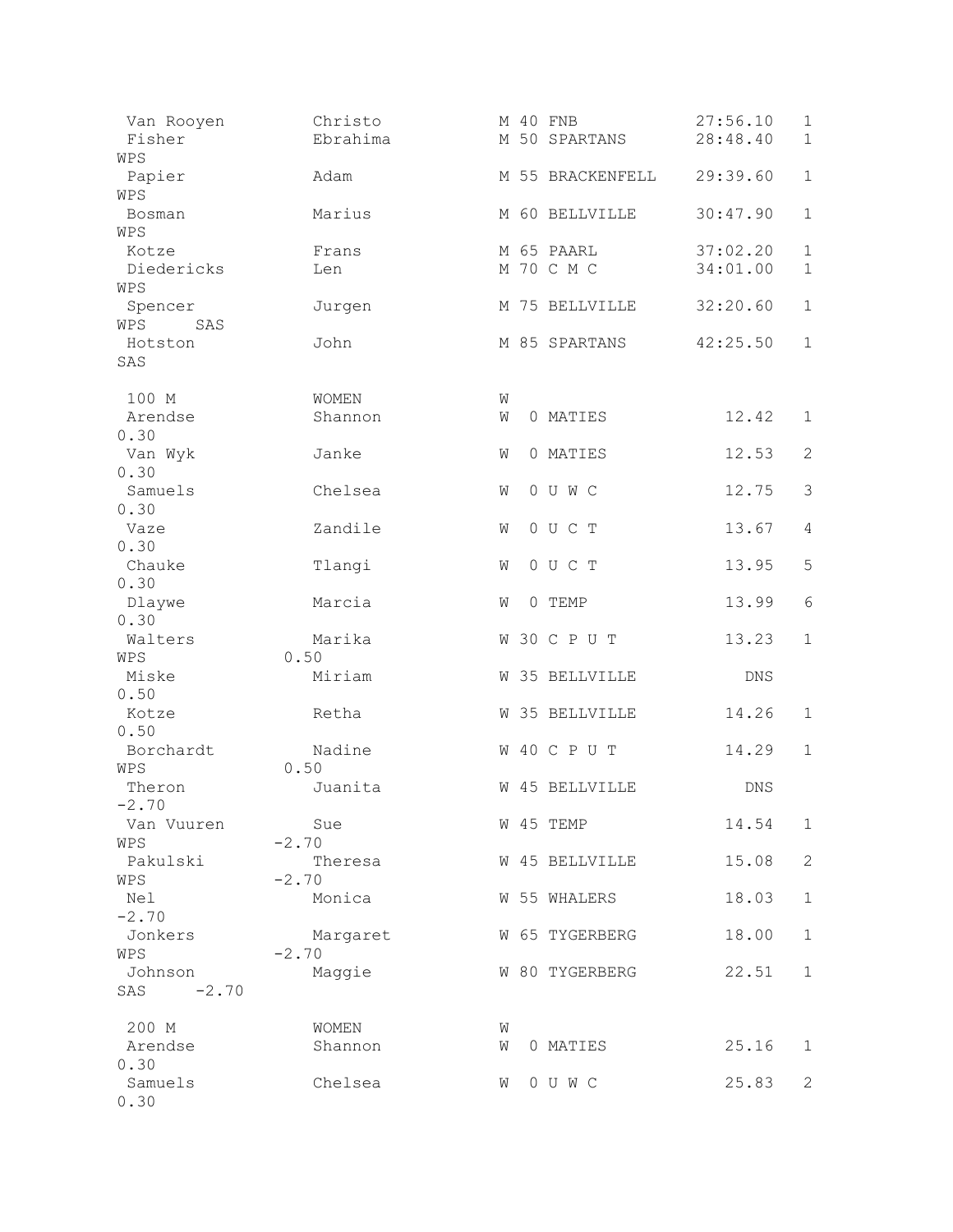| Basson<br>0.30                        | Inari             | W      | 0 MATIES               | 26.26                 | 3            |
|---------------------------------------|-------------------|--------|------------------------|-----------------------|--------------|
| Dlanjwa<br>0.30                       | Marcia            | W      | 0 TEMP                 | 31.12                 | 4            |
| Miske<br>0.20                         | Miriam            | W      | 35 BELLVILLE           | <b>DNF</b>            |              |
| Kotze<br>0.20                         | Retha             | W      | 35 BELLVILLE           | 29.26                 | $\mathbf 1$  |
| Borchardt<br>WPS                      | Nadine<br>0.20    |        | W 40 C P U T           | 29.84                 | $\mathbf 1$  |
| Van Vuuren<br>WPS                     | Sue<br>0.20       |        | W 45 TEMP              | 29.04                 | $\mathbf 1$  |
| Van Tonder<br>0.20                    | Daleen            |        | W 55 STELLENBSCH       | 32.93                 | $\mathbf 1$  |
| Nel<br>0.20                           | Monica            |        | W 55 WHALERS           | 37.66                 | $\mathbf{2}$ |
| Riviera<br>0.20                       | Joy               | W      | 60 SPARTANS            | 44.26                 | $\mathbf 1$  |
| Johnson<br>0.20                       | Maggie            | W      | 80 TYGERBERG           | 51.31                 | $\mathbf 1$  |
| 400 M                                 | <b>WOMEN</b>      | W      |                        |                       |              |
| Joubert<br>Walters                    | Janetta<br>Marika | W<br>W | 0 MATIES<br>30 C P U T | <b>DNS</b><br>1:00.73 | $\mathbf 1$  |
| WPS                                   |                   |        |                        |                       |              |
| Ruppert<br>WPS                        | Annette           |        | W 50 STRAND            | 1:14.68               | 1            |
| Riviera                               | Joy               |        | W 60 SPARTANS          | 1:40.34               | 1            |
| Johnson                               | Maggie            |        | W 80 TYGERBERG         | 2:36.51               | $\mathbf{1}$ |
| 800 M                                 | <b>WOMEN</b>      | W      |                        |                       |              |
| May                                   | Viginie           | W      | 0 SAPS                 | 3:00.06               | 1            |
| Lepati                                | Emmerenthia       | W      | 30 ITHEKO              | 2:33.02               | $\mathbf 1$  |
| WPS<br>Meyer                          | Tina Marie        |        | W 30 NEDBANK           | 2:35.46               | 2            |
| WPS                                   |                   |        |                        |                       |              |
| Loock Bezuidenhout Esme<br><b>WPS</b> |                   |        | W 35 C P U T           | 2:32.86               | 1            |
| Oosthuizen<br>WPS                     | Natasha           |        | W 35 NEDBANK           | 2:34.39               | 2            |
| Du Plessis                            | Charlotte         |        | W 35 V O B             | 2:45.24               | 3            |
| Van Niekerk                           | Marilize          |        | W 40 METRO             | 3:00.55               | 1            |
| Zarraga                               | Aleida            |        | W 45 ITHEKO            | 3:23.26               | $\mathbf 1$  |
| Ranney Graf                           | Barbara           |        | W 50 TEMP              | 2:53.79               | $\mathbf 1$  |
| WPS<br>Strauss<br>WPS                 | Mariette          |        | W 55 TYGERBERG         | 2:55.01               | 1            |
| 1500 M                                | WOMEN             | W      |                        |                       |              |
| May                                   | Viginie           | W      | 0 SAPS                 | DNS                   |              |
| Abrahams                              | Amy               | W      | 0 U W C                | 5:10.00               | 1            |
| Du Plessis                            | Madelein          | W      | 0 EDGEMEAD             | 5:15.52               | $\mathbf{2}$ |
| Siebrits                              | Fran              |        | W 30 TEMP              | 5:41.25               | $\mathbf 1$  |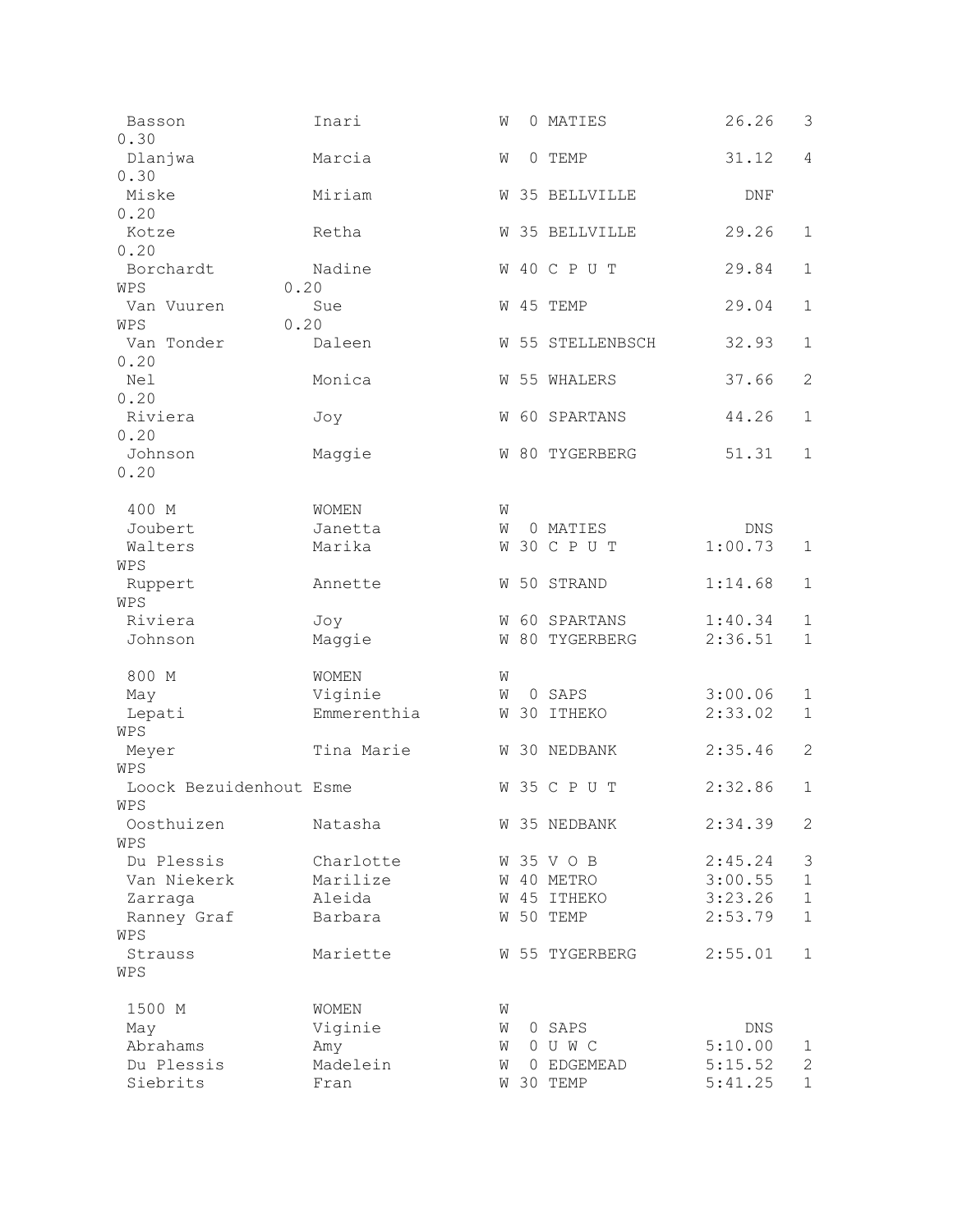| Roffey              | Anneline              |   |   | W 35 NEDBANK               | 5:06.18    | 1                   |
|---------------------|-----------------------|---|---|----------------------------|------------|---------------------|
| WPS<br><b>Brink</b> |                       |   |   |                            |            |                     |
| Van Niekerk         | Elizabeth<br>Marilize | W |   | 40 DURBANVILLE<br>40 METRO | 6:02.26    | 1<br>$\overline{c}$ |
|                     |                       | W |   |                            | 6:04.81    |                     |
| Zarraga             | Aleida                | W |   | 45 ITHEKO                  | 6:50.14    | $\mathbf{1}$        |
| Strauss             | Mariette              |   |   | W 55 TYGERBERG             | 5:50.50    | $\mathbf{1}$        |
| WPS                 |                       |   |   |                            |            |                     |
| 5000 M              | WOMEN                 | W |   |                            |            |                     |
| Du Plessis          | Madelein              | W |   | 0 EDGEMEAD                 | 19:44.70   | 1                   |
| May                 | Viginie               | W |   | 0 SAPS                     | 26:04.80   | $\mathbf{2}$        |
| Simae               | Bulelwa               | W |   | 40 NEDBANK                 | 18:14.70   | $\mathbf 1$         |
| WPS WPR SAS         |                       |   |   |                            |            |                     |
| Brink               | Elizabeth             |   |   | W 40 DURBANVILLE           | 21:51.90   | 2                   |
| WPS                 |                       |   |   |                            |            |                     |
| Van Niekerk         | Marilize              |   |   | W 40 METRO                 | 22:01.30   | 3                   |
| Zarraga             | Aleida                |   |   | W 45 ITHEKO                | <b>DNS</b> |                     |
| Du Bruyn            | Linda                 |   |   | W 50 TYGERBERG             | 24:15.90   | 1                   |
| WPS                 |                       |   |   |                            |            |                     |
| Strauss             | Mariette              |   |   | W 55 TYGERBERG             | 21:21.50   | $\mathbf 1$         |
| WPS<br>SAS          |                       |   |   |                            |            |                     |
|                     |                       |   |   |                            |            |                     |
| SHORT HURDLES       | <b>WOMEN</b>          | W |   |                            |            |                     |
| Arendse<br>0.40     | Shakeel               | W | 0 | ITHEKO                     | 18.19      | $\mathbf 1$         |
| Jordaan             | Martelize             | W |   | 0 MATIES                   | 15.23      | $\mathbf{2}$        |
| 0.40                |                       |   |   |                            |            |                     |
| Van Wyk             | Janke                 | W |   | 0 MATIES                   | 14.41      | 3                   |
| 0.40                |                       |   |   |                            |            |                     |
| Walters             | Marika                |   |   | W 30 C P U T               | 16.04      | $\mathbf 1$         |
| WPS                 | 0.40                  |   |   |                            |            |                     |
|                     |                       |   |   |                            |            |                     |
| LONG HURDLES        | <b>WOMEN</b>          | W |   |                            |            |                     |
| Joubert             | Janetta               | W |   | 0 MATIES                   | 1:06.36    | 1                   |
| Senekal             | Jean Marie            | W |   | 0 MATIES                   | 1:00.80    | $\overline{2}$      |
|                     |                       |   |   |                            |            |                     |
| HIGH JUMP           | <b>WOMEN</b>          | W |   |                            |            |                     |
| Nel                 | Monica                |   |   | W 55 WHALERS               | $1.15 \t1$ |                     |
| Jonkers             | Margaret              |   |   | W 65 TYGERBERG             | 1.06       | $\mathbf{1}$        |
| WPS                 |                       |   |   |                            |            |                     |
|                     |                       |   |   |                            |            |                     |
| LONG JUMP           | WOMEN                 | W |   |                            |            |                     |
| Nel<br>0.40         | Monica                |   |   | W 55 WHALERS               | 3.16       | $\mathbf 1$         |
| Dramat              | Farieda               |   |   | W 55 TYGERBERG             | 2.96       | 2                   |
| 1.80                |                       |   |   |                            |            |                     |
| Jonkers             | Margaret              |   |   | W 65 TYGERBERG             | 2.96       | 1                   |
| WPS                 | 0.60                  |   |   |                            |            |                     |
| Erasmus             | Zelda                 |   |   | W 65 WHALERS               | 2.10       | 2                   |
| 1.40                |                       |   |   |                            |            |                     |
|                     |                       |   |   |                            |            |                     |
| TRIPLE JUMP         | WOMEN                 | W |   |                            |            |                     |
| Smith               | Adele                 | W |   | 0 SAPS                     | 9.01       | 1                   |
| 0.30                |                       |   |   |                            |            |                     |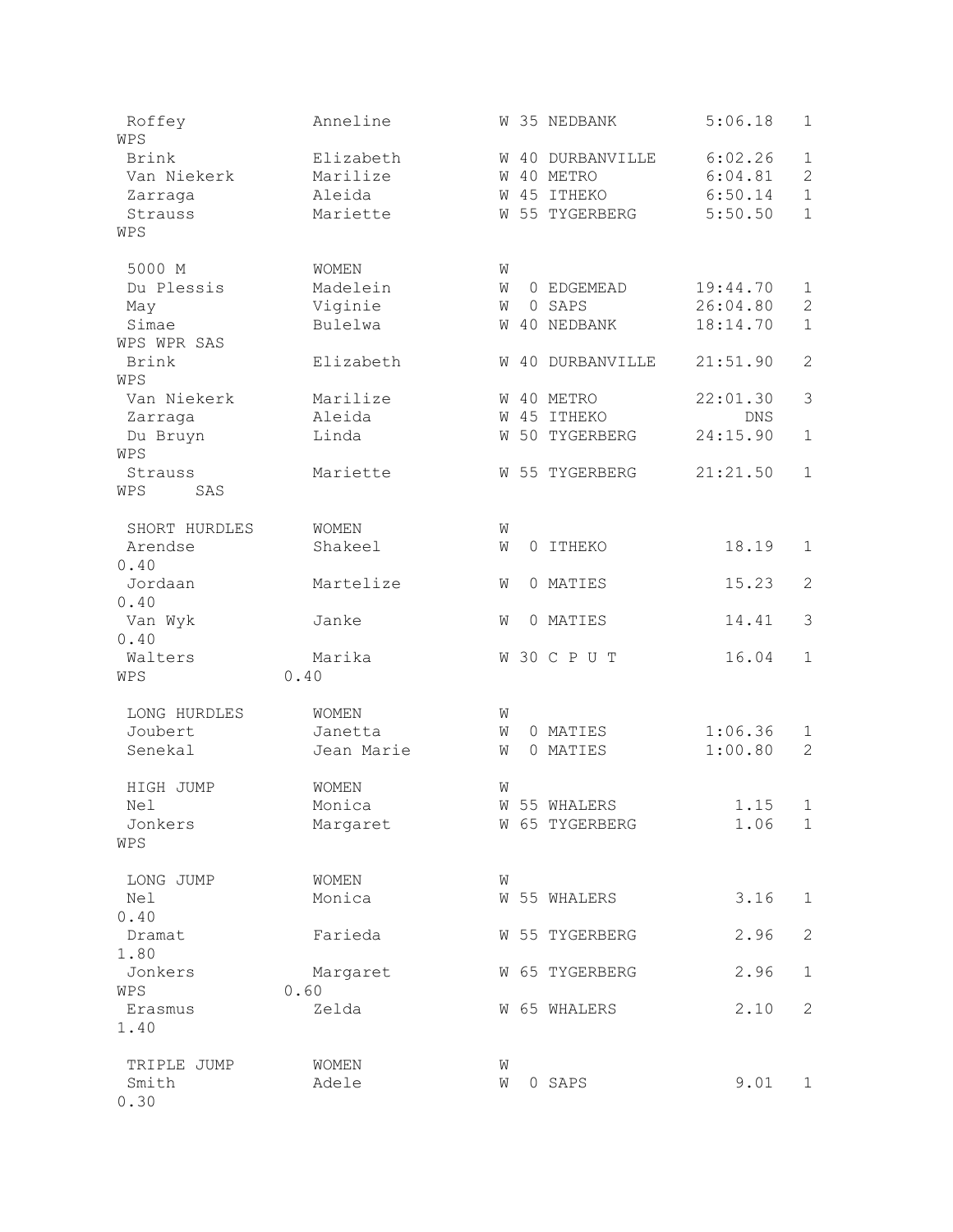| Kotze<br>$-0.50$   | Retha           | W 35 BELLVILLE                   | 8.77         | 1                 |
|--------------------|-----------------|----------------------------------|--------------|-------------------|
| Nel<br>0.40        | Monica          | W 55 WHALERS                     | 7.45         | $\mathbf 1$       |
|                    |                 |                                  |              |                   |
| SHOT PUT           | WOMEN           | W                                |              |                   |
| Hattingh           | Olive           | W 30 BELLVILLE                   | 5.55         | $\mathbf{1}$      |
| Gerstner           | Juanita         | W 35 TYGERBERG                   | 12.03        | $\mathbf{1}$      |
| WPS WPR SAS SAR    |                 |                                  |              |                   |
| Kruger<br>WPS      | Sanet           | W 40 BELLVILLE                   | 8.82         | $\mathbf 1$       |
| Dramat             | Farieda         | W 55 TYGERBERG                   | 8.17         | $\mathbf 1$       |
| WPS<br>Nel         |                 |                                  |              | $\mathbf{2}$      |
|                    | Monica<br>Zelda | W 55 WHALERS<br>W 65 WHALERS     | 7.42<br>7.37 | $\mathbf 1$       |
| Erasmus            |                 |                                  |              |                   |
| <b>DISCUS</b>      | WOMEN           | W                                |              |                   |
| Hattingh           | Olive           | W 30 BELLVILLE                   | 13.12        | $\mathbf 1$       |
| Gerstner           | Juanita         | W 35 TYGERBERG                   | 35.10        | $\mathbf 1$       |
| SAS<br>WPS         |                 |                                  |              |                   |
| Kruger             | Sanet           | W 40 BELLVILLE                   | 29.09        | $\mathbf 1$       |
| WPS                |                 |                                  |              |                   |
| Dramat             | Farieda         | W 55 TYGERBERG                   | 18.07        | $\mathbf 1$       |
| WPS                |                 |                                  |              |                   |
| Nel                | Monica          | W 55 WHALERS                     | DNS.         |                   |
| Erasmus            | Zelda           | <b>W 65 WHALERS</b>              | 20.68        | $\mathbf 1$       |
| JAVELIN            | WOMEN           | W                                |              |                   |
| Germishuys         | Anneke          | 0 MATIES<br>W                    | 40.35        | 1                 |
| Teubes             | Hesmari         | 0 MATIES<br>W                    | 31.02        | $\mathbf{2}$      |
| Hattingh           | Olive           | 30 BELLVILLE<br>W                | 11.27        | $\mathbf{1}$      |
| Kruger             | Sanet           | W 40 BELLVILLE                   | 15.42        | $\mathbf 1$       |
| Dramat             | Farieda         | 55 TYGERBERG<br>W                | 17.85        | $\mathbf{1}$      |
| Nel                | Monica          | W 55 WHALERS                     | 15.78        | $\overline{c}$    |
| Erasmus            | Zelda           | W 65 WHALERS                     | 17.16        | $\mathbf{1}$      |
| HAMMER THROW       | <b>WOMEN</b>    | W                                |              |                   |
| Hattingh           | Olive           | W 30 BELLVILLE                   | 13.90 1      |                   |
| Kruger             | Sanet           | W 40 BELLVILLE                   | 25.12        | 1                 |
| WPS                |                 |                                  |              |                   |
| Dramat             | Farieda         | W 55 TYGERBERG                   | 21.41        | $\mathbf 1$       |
| WPS                |                 |                                  |              |                   |
| Nel                | Monica          | W 55 WHALERS                     | 14.93        | $\mathbf{2}$      |
| Erasmus            | Zelda           | W 65 WHALERS                     | 22.69        | $\mathbf 1$       |
| Du Toit            | Aletta          | W 65 BELLVILLE                   | 18.30        | $\mathbf{2}$      |
| WPS                |                 |                                  |              |                   |
| Grobbelaar         | Elize           | W 70 BELLVILLE                   | 20.10        | $\mathbf 1$       |
| WPS<br>SAS         |                 |                                  |              |                   |
|                    |                 |                                  |              |                   |
| WEIGHT THROW       | WOMEN<br>Olive  | W                                | 6.32         |                   |
| Hattingh<br>Kruger | Sanet           | W 30 BELLVILLE<br>W 40 BELLVILLE | 9.47         | 1<br>$\mathbf{1}$ |
| WPS                |                 |                                  |              |                   |
| Nel                | Monica          | W 55 WHALERS                     | 7.90         | 1                 |
|                    |                 |                                  |              |                   |